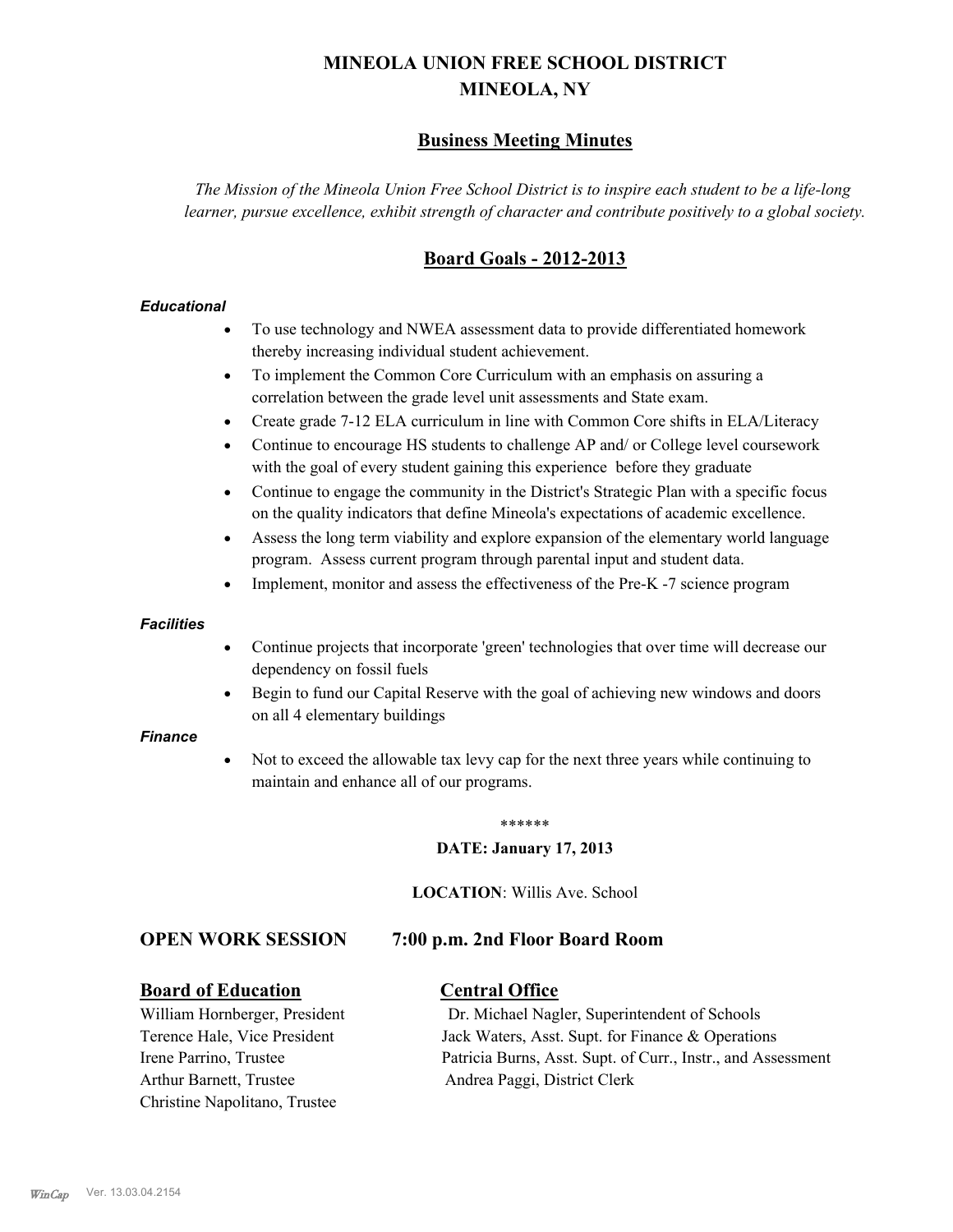## **A. Call to Order- 7:05pm**

**B. Pledge of Allegiance**

- **C. Reading of Mission-** Terence Hale
- **D. Moment of Silent Meditation**
- **E. Dais & Visitor Introductions**

## **F. High School Student Organization Report**

Tonight's report was presented by Sang Min Bak and Britney Vera. It was reported that in sports, the Boy's Varsity Basketball team is currently in first place in their division. This year's recipients of the Reggie Carter Award are Brian Gaffney and Julie Falotico. Currently, students are working on the spring musical, "In the Heights". Students are getting ready for midterms next week. It was reported that Alumni Day at the high school took place on 1/4/13 and there were approximately 60 alumni present. The SO will be sponsoring a Valentine Flower sale as well as a Fondue and Chocolate sale. The SO is also organizing a Faculty and Student Olympics, in which teams of students will compete against teams of teachers. There will be teams of ten and there will be a fee to enter. The funds raised will go to benefit victims of Hurricane Sandy. The Superintendent thanked Britney and Sang Min for their report.

The Superintendent stated that tonight there is a second student presentation and he introduced Mr. Freeman to introduce the students. Mr. Freeman introduced two members of the Color Guard Red team, Julia Fabiano and Cassandra to address the Board. They stated that the Home Show will take place on Saturday, January 26th and tickets are \$5 now or \$6 at the door. This is a very big show and 20 guard teams from other schools will be participating. It was reported that they are now have 1 male member and the Color Guard team has grown a great deal in the past few years. The girls reported that being a member is a big commitment and requires a great deal of practice. Dr. Nagler thanked the girls and agreed that this program has really grown over the years. He encouraged everyone to come to the show and support our Color Guard.

## **G. Old Business**

Ms. Napolitano stated that she would like an update on the sound system and the possible disposal of the piano which had been tabled. The Superintendent stated that he had obtained a 2nd quote on a new sound system and a 3rd is on the way. He stated that once the 3rd quote is received he will summarize the information for the board to review and make a decision. Dr. Nagler stated that the piano item has been tabled indefinitely, in order to get another assessment of the value.

Mr Barnett asked for an update on the polling sites and the Superintendent's meeting with the Mayor. Dr. Nagler stated that he met with the Mayor and the Village clerk and the discussed various issues and possible joint ventures including: polling places, boosting wireless service, purchasing voting machines, gas for buses and astroturf fields. The Superintendent stated that nothing has been decided definitively at this time. He recommended that the Board move on with a decision in the polling places based upon the fact that the use of the Village Hall is not an option this year. Ms. Parrino asked District legal counsel about when the changes in the polling places should be decided. Mr. Heidelberger stated that a decision should be finalized within the next month. Mr. Hornberger stated that if we cannot utilize the Village Hall then he feels that we would need two sites in order to accommodate voters. Mr. Hornberger stated that the Board needs to decide on which sites will be used and the voting lines. All members of the Board were in agreement with using two sites to accommodate voters and parking. It was suggested that there be a north site- Meadow Drive School (accommodating Albertson, Roslyn Heights and Williston Park) and a south site- either Jackson Avenue or Hampton Street School (accommodating Mineola and Garden City Park). Mr. Hale suggested using Hampton Street School, as it would be easy to isolate the public from students. If Jackson Avenue is utilized then plans will be needed to isolate the public from students. Ms. Napolitano stated that no matter what location is decided upon, there will be some confusion. She stated that Hampton may be a better option because of the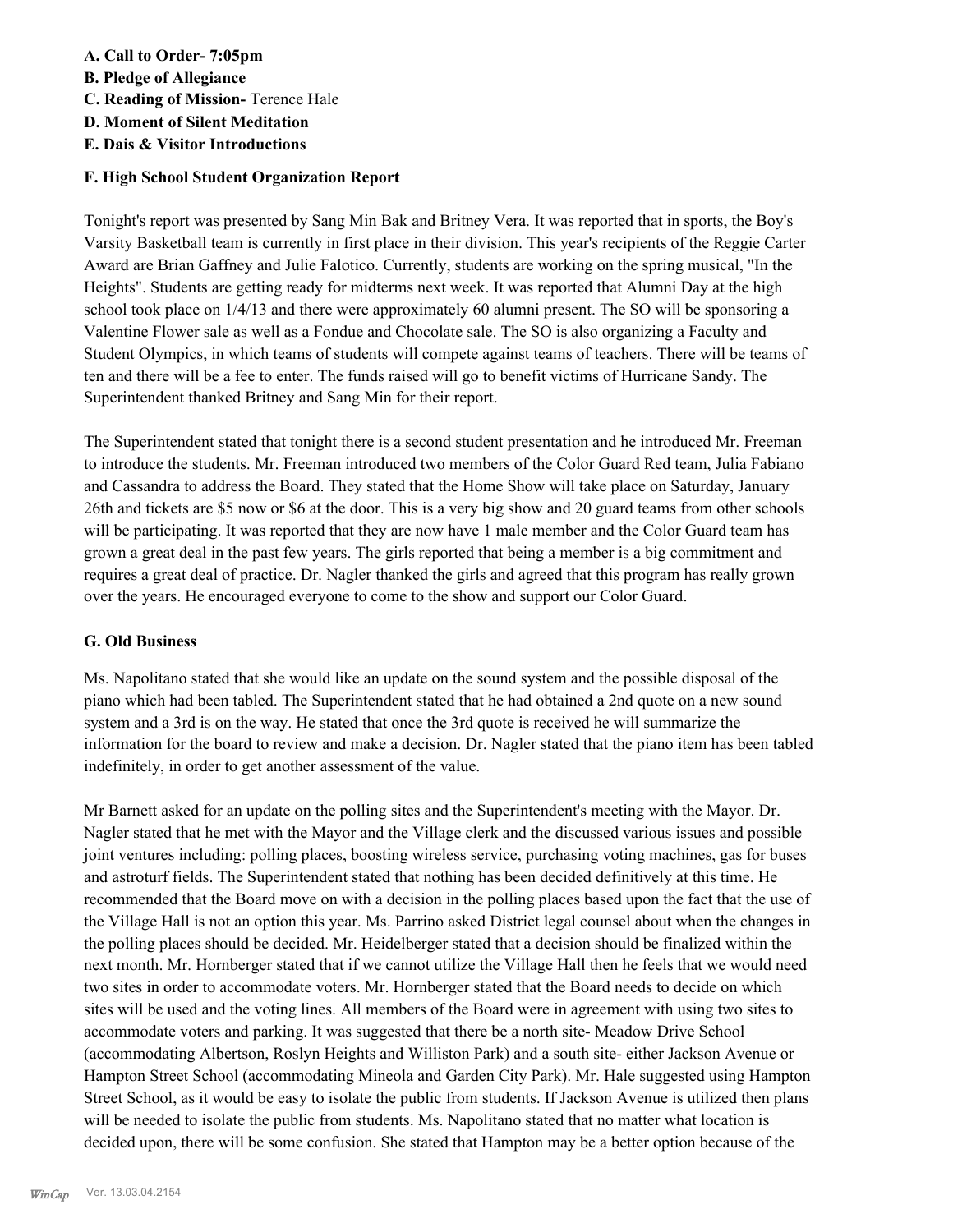traffic congestion issues by Jackson Avenue. The Superintendent recommends utilizing Meadow Drive and Jackson Avenue. He stated that Jackson Avenue currently has the highest amount of voters and there will be an extra security guard on the day of voting. Dr. Nagler also added that no location has extra parking available. Mr. Hornberger polled the Board regarding using Jackson Avenue School and Meadow Drive School as the two polling places. All members were in agreement with option. The voting lines will be done by town and zip code. There will be an official resolution vote at the Board meeting on 1/31/13.

Mr. Barnett requested an update on the Band issue discussed at the last meeting. The Superintendent stated that he had received feedback from the high school and Mr. Freeman regarding the issue of 7th grade students entering the 8th grade attending band camp. Dr. Nagler recommends handling this issue like the selective classification for 8th graders who play high school sport, which would include recommendations and forms to be completed. He added that the Selective Classification would come from the Director of Fine and Performing Arts. Mr. Hornberger stated that he is not in agreement with all of the points made in the letter from Mr. Freeman and the Superintendent stated that he also feels that way. The Superintendent stated that he will put together the paperwork for a selective classification process for Marching Band for the Board to review.

Ms. Parrino asked for an update on the Meadow Drive library project. The Superintendent stated that the fencing and the trailer are now in place at Meadow Drive and asked if the Board would like to set-up a groundbreaking photo. He suggested that this take place soon and asked that the Board send him their schedule of availability.

Mr. Hornberger asked the Superintendent to clarify the schedule of lessons for current students in the 3rd and 4th grade, who take part in band and orchestra. He specifically wanted to know if lessons take place 1 time per week or 1 time per 6 day cycle. The Superintendent stated that he will look into this issue for clarification, but added that the occurrence of lessons is not due to a staffing issue. There was no additional old business.

#### **H. New Business**

There was no new business.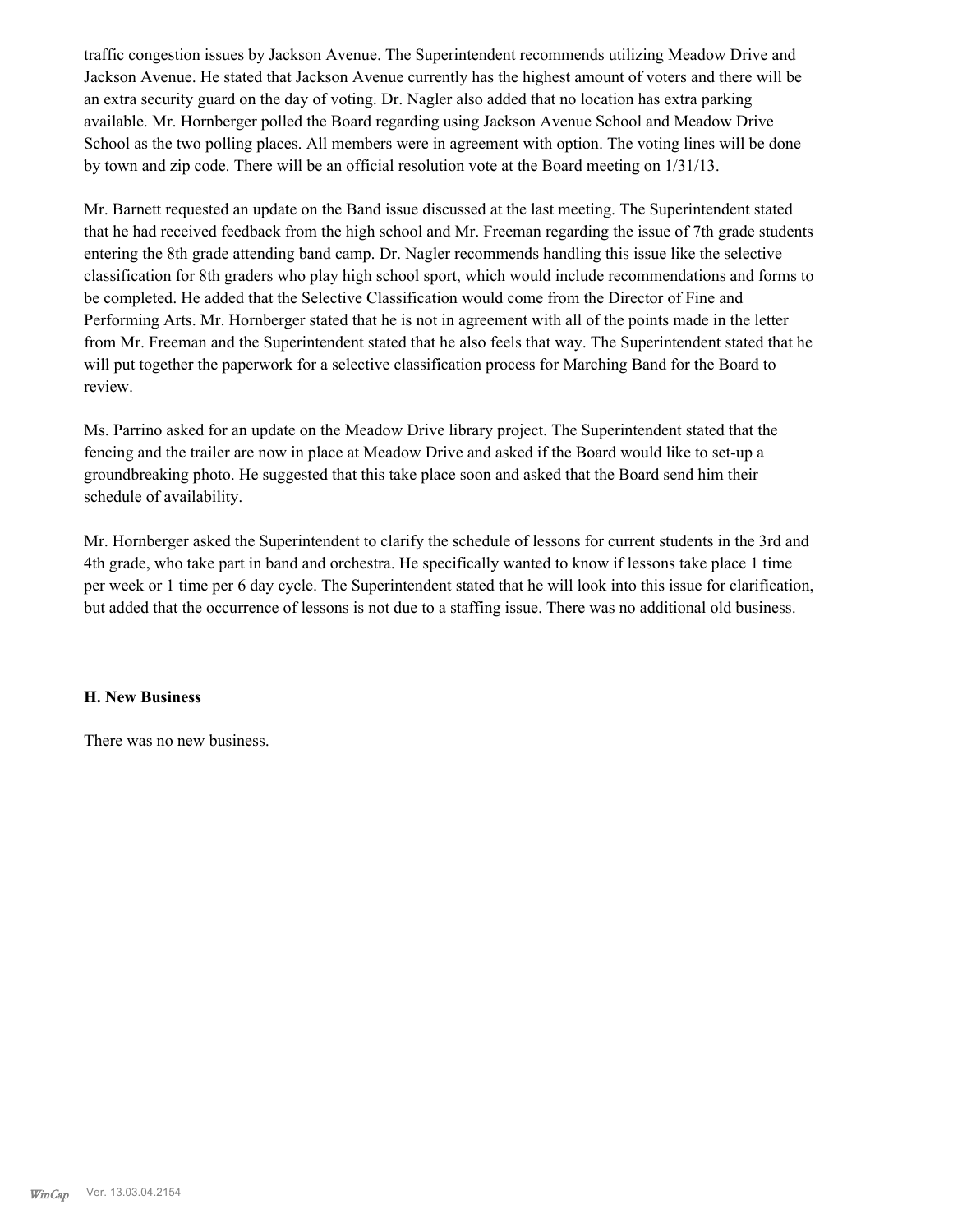## **I. Consensus Agenda**

**RESOLUTION # 37 -BE IT RESOLVED** that the Board of Education approves the consensus agenda items I.1.a. through I.8.a., as presented.

**Motion:** Terence Hale **Second:** Arthur Barnett

Discussion: Ms. Parrino stated that she had a question regarding the Monthly Bus Report. She inquired if the occurrence of the late buses has any impact on the students' education. The Superintendent stated that the "Late Bus" category that Ms. Parrino referred to are actually buses that are run after school hours and therefore do not impact student's education. There was no further discussion.

| Yes: | Christine Napolitano  | No: | None |
|------|-----------------------|-----|------|
|      | <b>Arthur Barnett</b> |     |      |
|      | Irene Parrino         |     |      |
|      | Terence Hale          |     |      |
|      | William Hornberger    |     |      |

**Passed:** Yes

## 1. **Accepting of Minutes**

That the Board of Education accepts the minutes of December 6, 2012 Workshop Meeting and December 20, 2012 Business Meeting as presented. a.

## 2. **Instruction**

- a. Resignation(s)
- That the Board of Education accepts the resignation of Kristen Dexter, Permanent Substitute Teacher, effective January 6, 2013. 1.
- b. Leave(s) of Absence/Child Rearing
- That the Board of Education grants a request to Iyla Wilson, for a Leave of Absence, for childrearing purposes, using accumulated sick days, starting approximately June 5, 2013. 1.
- c. Appointments Instruction
- The Board of Education approves the appointment of Hilary Pavels, to the position of Leave Replacement Teacher, for Suzanne Vitale, at Jackson Avenue, effective January 22, 2013 to June 30, 2013, with a salary of BA, Step 1, \$58,123 pro-rated. 1.
- Appointment(S) Sub Teacher per diem d.

The Board of Education accepts the following individual(s) as Per Diem Substitute Teacher(s) for the current school year, at a daily rate of \$100.00 per day; and retirees at a daily rate of \$125.00 per day.:

EMPLOYEE NAME EMPLOYEE CERTIFICATION 1. Jillian Vento SWD(1-6), Childhood Ed(1-6)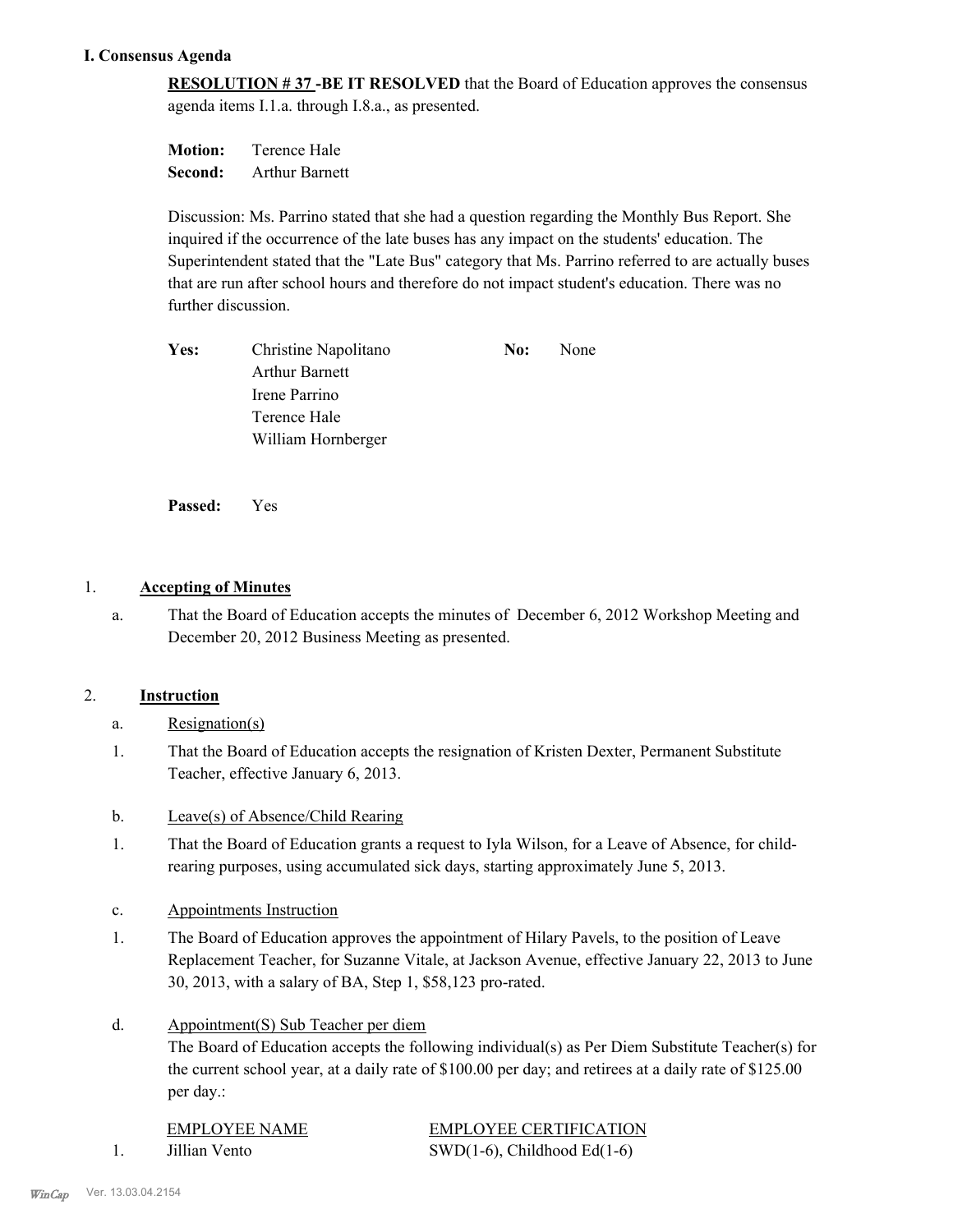- e. Appointments 45 Day Subs
- The Board of Education approves the appointment of Katelynn Schmidt, to the position of 45 Day Substitute Teacher for, Morgan Mercaldi, starting approximately Februay 11, 2013 to on or before June 30, 2013; salary: Days 1-20, \$100.00, Days 21-39 \$110.00, Days 40-45 \$120, Day 46 contract salary BA, Step 1, \$58123 pro rated. 1.
- The Board of Education approves the appointment of Kristen Ronan, to the position of 45 Day Substitute Teacher for Elizabeth Goldman , starting approximately January 29, 2013 to on or before June 30, 2013. Salary: Days 1-20, \$100.00, Days 21-39 \$110.00, Days 40-45 \$120, Day 46 contract salary of MA, Step 1, \$67,604 pro rated. 2.
- The Board of Education approves the appointment of Jamie Maiden, to the position of 45 Day Substitute Teacher for Kimberly Martino, starting approximately January 29, 2013 to on or before June 30, 2013. Salary: Days 1-20, \$100.00, Days 21-39 \$110.00, Days 40-45 \$120, Day 46 contract salary of MA, Step 1, \$67,604 pro rated. 3.
- The Board of Education approves the appointment of Susan Kingsepp, to the position of 45 Day Substitute Teacher for Michael Mildon at Mineola Middle School, effective November 13, 2012 to on or before June 30, 2013. Salary: Days 1-20, \$100.00, Days 21-39 \$110.00, Days 40-45 \$120, Day 46 contract salary of MA, Step 1, \$67,604 pro rated. 4.

## f. Appointment(S) Perm Sub

- The Board of Education approves the appointment of Dena Zornberg, to the position of Permanent Substitute Teacher, at Mineola High School, effective January 8, 2013 to May 31, 2013. Salary: \$100 per day. 1.
- Appointment(s) Club/Stipends That the Board of Education approves the following Club/stipend recommendatios for 2012-2013 year: g.

| <b>POSITION</b>           | EMPLOYEE NAME   | <b>STIPEND</b> |
|---------------------------|-----------------|----------------|
| Winter Guard Drill Writer | Louis Hellinger | \$3,350.00     |

## 3. **Instruction: Contracted**

a. That the Board of Education accepts the IDEA Flow- Through Allocation Contracts between the following list and the Mineola UFSD for the 2012- 2013 School Year:

1. Association for Children with Down Syndrome

2. BOCES

- 3. Brookville Center for Children's Services, Inc.
- 4. Center for Developmental Disabilities
- 5. Cooper Kids Therapy Associates
- 6. The Hagedorn Little Village School
- 7. Harmony Heights School

8. Henry Viscardi School

- 9. ICCD- Interdisciplinary School for Child Development
- 10. Kids First Evaluation & Advocacy Center
- 11. Kidz Therapy Services, LLC
- 12. Mill Neck Manor for the Deaf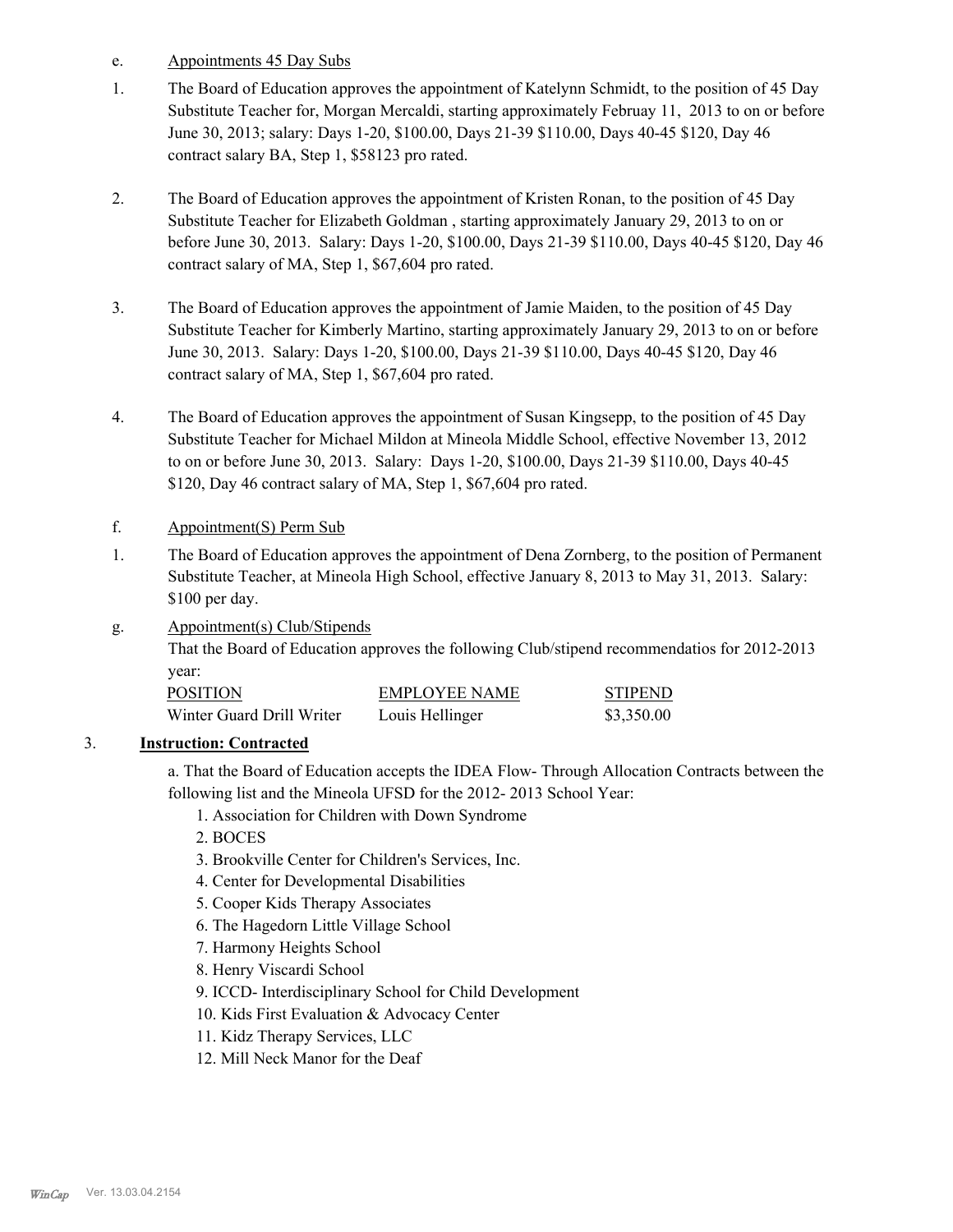13. New York Therapy Placement Services

- 14. School for Language and Communications
- 15. S.E.E.D.S. of Willistons, Inc.
- 16.Variety Child Learning Center

## 4. **Instruction: Student Actions**

That the Board of Education approves the following out of state/ overnight field trips for the Winter Guard (Rockettes) competitions. a.

| Sunday,   | 1/13/13 | West Milford HS- West Milford, NJ                                   |
|-----------|---------|---------------------------------------------------------------------|
| Saturday, | 1/19/13 | West Orange HS-West Orange, NJ                                      |
| Saturday, | 2/02/13 | Hillsborough HS, Hillsborough, NJ                                   |
| Saturday  | 2/09/13 | Trumball HS, Trumball, CT (WGI Northeast Regional Competition)      |
| Saturday, | 2/23/13 | South Brunswick HS, South Brunswick, NJ                             |
| Saturday, | 3/02/13 | South Brunswick HS, South Brunswick, NJ (WGI Mid-Atlantic Regional) |
| Fri/Sun,  |         | 3/22-24/13 Providence, RI- WGI East Coast Championship              |
|           |         | (No school missed)                                                  |
| Saturday, | 4/06/13 | Toms River HS, Toms River, NJ                                       |
| Saturday  | 4/20/13 | South Brunswick HS, South Brunswick, NJ (MAIN Championships)        |

## 5. **Civil Service**

- a. Resignation(s)
- That the Board of Education accept the resignation of Keri Sullivan, part time Teacher Aide at Hampton Street School, effective January 18, 2013. 1.

## b. Appointments

That the Board of Education approve the re-appointment of Jefferson Giron, to the position of Custodial Sub effective February 4, 2013. Salary will be \$12.25 per hour. 1.

## c. Leave(s) of Absence

That the Board of Education approve a paid Medical Leave of Absence to Jose Ayala, Cleaner at the High School, for surgery, effective January 18, 2013. Scheduled return is approximately six weeks with doctor approval. 1.

## 6. **Business /Finance**

## a. **Treasurer's Report**

That the Board of Education accepts the Treasurer's report for the period ending November 30, 2012 and directs that it be placed on file.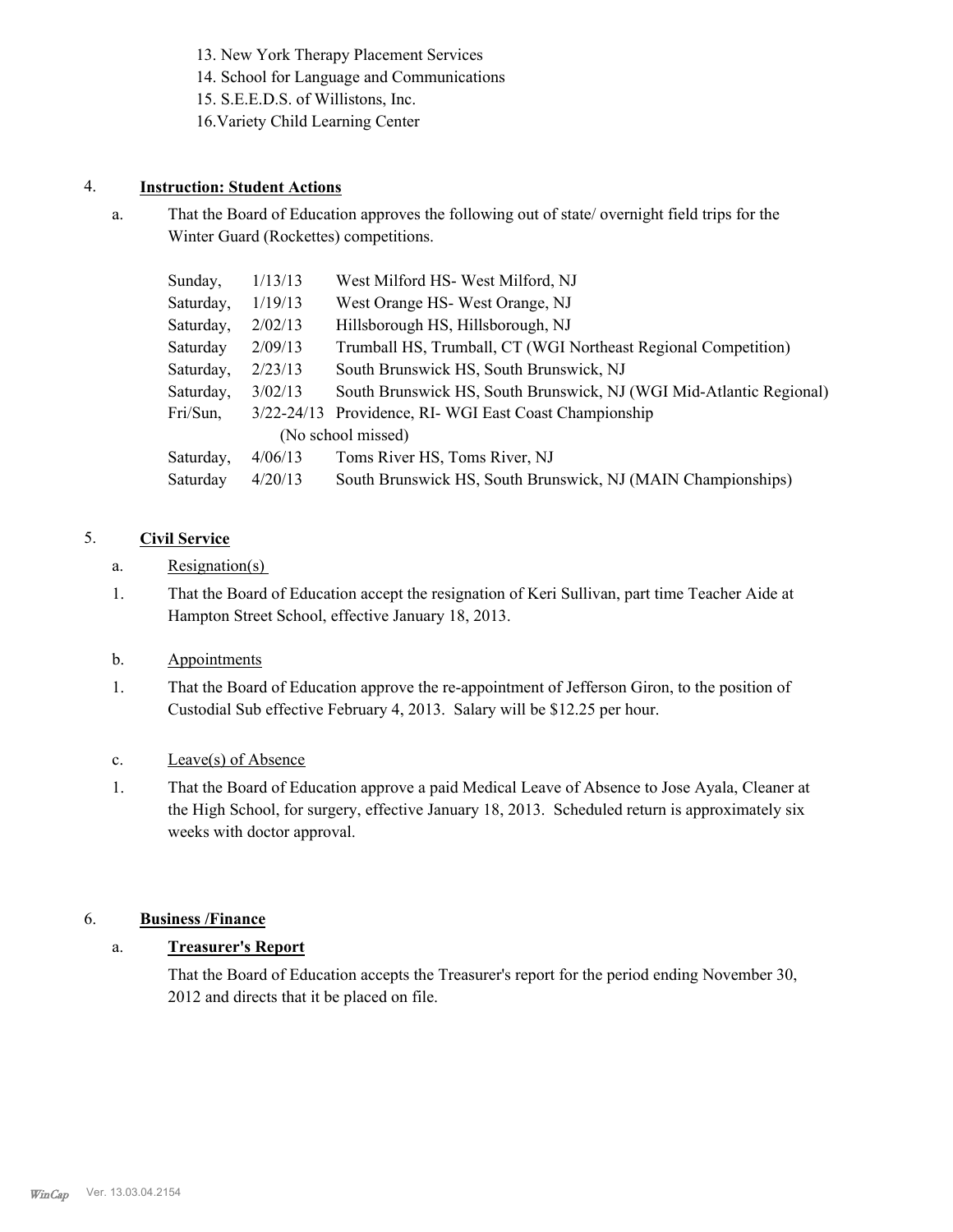## b. **Approval of Invoices and Payroll**

That the Board of Education accepts the Invoices and Payroll for the period ending December 31, 2012

| Warrant # 11 | December 12, 2012 | \$1,494,986.31 |
|--------------|-------------------|----------------|
| Warrant # 12 | December 26, 2012 | \$ 573,859.45  |

## **TOTAL EXPENSES \$2,068,845.76**

PAYROLL # 11 & # 12 General  $$4,074,102.96$ F Fund \$ 73,745.23

## **TOTAL PAYROLL \$4,147,848.19**

## 7. **Business/Finance: Contract Approvals**

a. That the Board of Education approves Health Contracts, providing health services for Mineola resident children attending non-public school, between the Mineola UFSD and following applicable districts for the 2012- 2013 school year.

- Hempstead UFSD
- Syosset Central School District

## 8. **Business/Finance: Bids**

a. That the Board of Education approves the awarding of the Transportation Bid, opened on January 10, 2013, to We Transport at the rate of \$1450.00 per month 1st student, attending Holy Martyrs School, Queens, NY.

#### **J. Public Comments**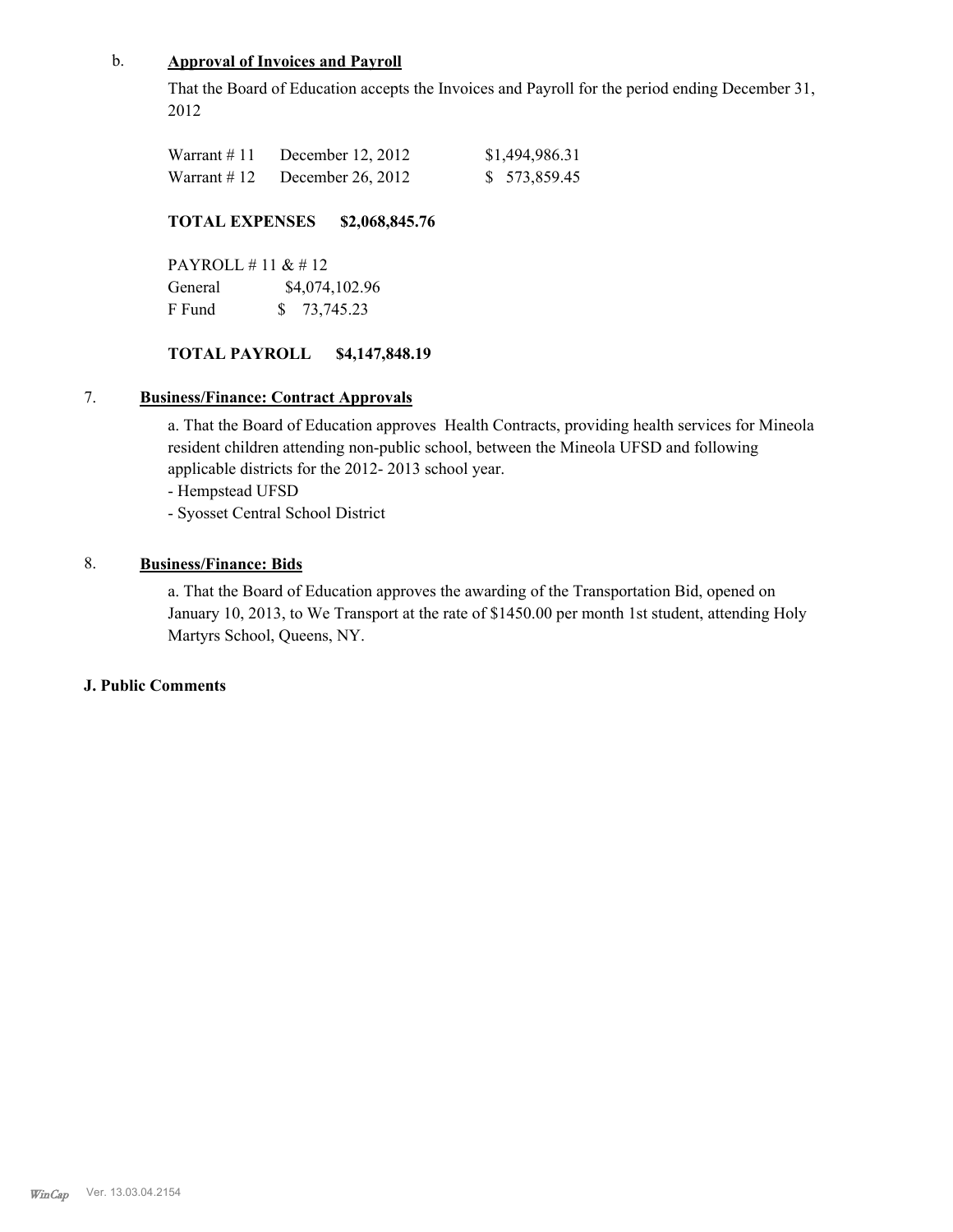There were no public comments at this time.

## **K. Board of Education Reports**

## Comments from Board President

Mr. Hornberger thanked everyone for coming tonight. He asked Mr. Waters if dates have been sent out for meeting with the Finance committee. Mr. Waters stated that he would be sending out an email. There were no other comments by Mr. Hornberger at this time.

Superintendent of Schools' Reports for 1/17/13 Presentations: 1. External Audit Report

2. Finalized AGP Plan

The Superintendent stated that the first presentation this evening will be the "External Audit Report", by Dave Tellier. It was explained that the financial statements are reviewed and this process occurs annually. Mr. Tellier explained that this process is different than the internal audit that is done. Mr. Tellier stated that he is responsible for the External audit and the Extra-activity audit. He stated that he completes the process by working with Mr. Waters and the Business office and stated that he appreciates all of there hard work that helps get the audit done. Mr. Tellier stated that the deadline was met to file statements by 10/15. It was explained that this is a four stage process which begins in January with an audit plan and preliminary testing; in August, the final audit process takes place; September/October are the final wrap-up stages and finally the statement is submitted to the state. Mr. Tellier summarized the financial statement and stated that the four auditor reports were all clean and there was only one small compliance issue regarding the fund balance. Mr. Tellier stated that the District did better than expected and overall it was a very positive report. He again thanked the Business Office and asked the Board if there were any questions/comments. Mr. Hornberger stated that he appreciates Mr. Tellier's report and asked for some information regarding the fund balance issue. Mr. Tellier gave his opinion on the issue. The Superintendent asked Mr. Tellier if he feels that the District is in good shape. Mr. Tellier stated yes, the debt is going down and the fund balance is going up. He added that this is a healthy report. Mr. Hornberger asked Mr. Tellier if he would come back to speak with the Finance Committee and Mr. Tellier stated that he would.

Mr. Hornberger opened the floor to Public Comments regarding the External Audit Report. There was one brief question from a Resident/Parent to which Mr. Tellier responded. There were no further comments.

The Superintendent stated that he has three reports this evening. the first report is an "Explanation of the Tax Levy". (This presentation can be found on the District website on the Board of Education page). The Superintendent stated that the Tax Levy is very complicated, you cannot simply multiply the prior year tax levy by 2% to get the increase. There is a 2 part formula used for determining the levy cap. The Superintendent displayed the formula for the Board. It was explained that in part one of the formula the prior year tax levy is multiplied by the tax based growth and Dr. Nagler stated that this year the district did not fair well. The Superintendent stated that the Capital Expense Exemption is made up of the following items: debt in budget, bus leases, energy performance contracts minus the building aid and transportation aid. The Superintendent also stated that the TRS percentage is still not finalized, but the district has been told to calculate between 15.5% and 16.5%. The present calculation of a "roll over" budget is a 2.38% budget to budget increase, with the major drivers being: TRS, ERS and Health. The Superintendent stated that the difference between roll over budget and tax levy limit is approximately a \$550,000 reduction. He stated that a reduction of \$500,000 of debt changes levy calculation from 2.9% to 2.3%. The Superintendent explained the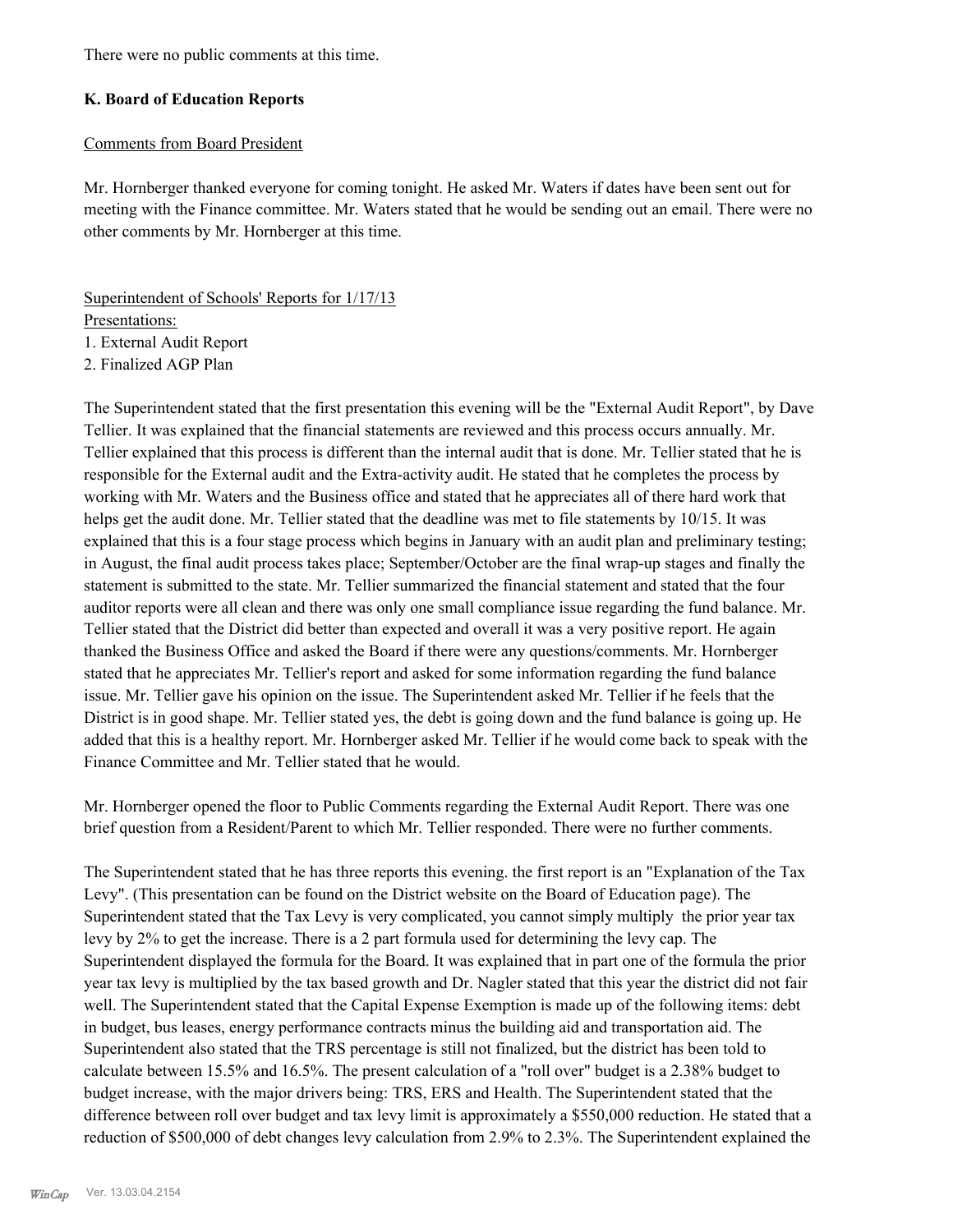Capitol Expense Exemption and stated that it can have a one time effect on the Levy calculation. As we see this year, it lowered the tax calculation from 2.9% to 2.3%. After this year, the debt number will remain constant in the first part of the calculation as well as the second part. The Superintendent also explained what would happen if the reverse occurs and \$500,000 of debt is added. That would mean that the allowable levy cap would increase by .6%, which would be a one time occurence. He added that this does not mean we would have to maximize the cap. The Superintendent stated that if we floated a bond in 2013/14 and incurred a \$500,000 debt, then we could transfer the facilities repair line in next year's budget to cover the new debt. He explained that even though we would be allowed to go an additional .6% on the levy calculation, we would not have to because it is already in the budget. The Superintendent asked the Board if there were any questions. Mr. Hornberger asked for clarification of Pilots and the Superintendent provided the information. Ms. Napolitano asked a question regarding the Capitol Expense line and the Superintendent stated that once it is taken out of the budget, the line is gone. The Superintendent ended by stating that our goal is not to spike the tax cap and we are trying to keep it around 2.5% . He added that at this point \$500,000 will be coming out of the budget.

Mr. Hornberger opened the floor to public comments regarding the presentation on the "Tax Levy". There was one question by a Resident/parent and the Superintendent provided her with a response. There were no additional public comments.

The Superintendent's next presentation this evening is "Exploring a four letter word- Bond" (this presentation can be found on the District website on the Board of Education page). The Superintendent started by identifying the infrastructure needs. He stated that a Building Condition Survey (BCS) is required by State Education Department to be completed every 5 years. The purpose is to identify major areas of concern in every district owned building and the last BCS was completed in the 2010- 2011 school year. The following major items were identified: windows and doors at all of the elementary buildings, brick pointing on all 7 buildings, unit ventilators at Jackson, Hampton, Meadow, Cross and High School, and a new boiler at the High School. In 2005, Bond for \$10,045,000, the last time the district addressed major infrastructure projects including: roof at Meadow, Jackson and Cross, High School window and doors, High School Auditorium, and complete Middle School HVAC. The Superintendent stated that we saved over \$4,000,000 in the interest payments by not immediately bonding the money; we issued Bond Anticipation notes (BAN). It was explained that we currently have infrastructure needs: windows at the Elementary Schools; exterior doors at the elementary schools; and brick pointing on all 7 schools. The Superintendent stated that there are additional infrastructure issues to be considered: original heating and unit ventilators at Jackson, Hampton, Meadow and the High School; Straight UV replacement (elementary only); and replacement with green systems. Additionally, the District has security needs: security cameras, door access (swipe cards), magnetic locks on exterior doors, "man traps", and isolating after school activities from classroom wings. There are also "Hurricane Sandy" needs; generator for NOC (network occupation center) and a solution for buses and gas. The Superintendent stated that we need to consider what the future will hold and what the program needs are. He stated that if we need to expand Pre-K; we will need to decide where it will be run. The science labs in the Middle School will need to be upgraded. Another need would be the possibility of laying artificial turf at Hampton Stadium. The Superintendent stated that the big question is how we pay for these items. He stated that we must consider what we would like to do. The following are possibilities to be considered: 4.1 million bond (500,00 per year for 10 years) to take care of windows, doors, pointing, security and Sandy needs, Fund Capital Reserve, transfer to Capital, or a combination of all of the above. Finally, the Superintendent stated that this will be the item of discussion at many future meetings. He asked the Board if there were any questions/comments. Mr. Hale stated that they need to look at all of the facilities and need to discuss each of the items laid out by the Superintendent. Dr. Nagler stated that all of the district investments must be protected and he feels that the district needs to accomplish all of the items listed while continuing to be committed to keeping the budget flat. Ms. Napolitano commented that all of the items listed are vital and it is her hope that residents will see that these items are essential. The Superintendent stated that it is important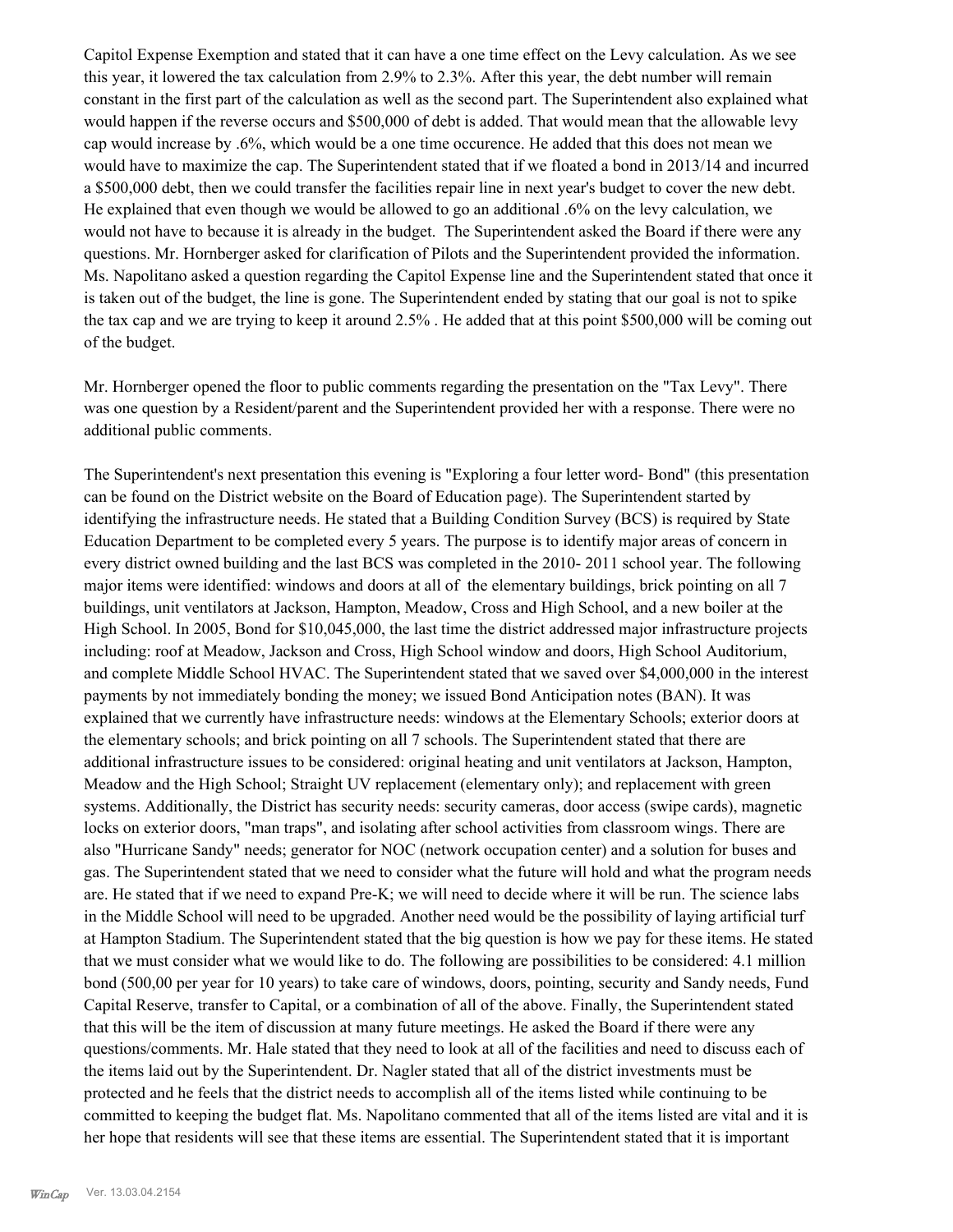that the community believes that the Board is committed to keeping the budget within the cap. He also added that we want to attract families to the district in order to increase enrollment. Mr. Hornberger stated that he likes the idea of an exploratory committee for the possibility of a bond and he feels that it is essential to have individuals on the committee with expertise in this area. The Superintendent stated that he does not want the District to be reactive. Mr. Hornberger stated that this would not take place for the upcoming budget and looks forward to a committee.

Mr. Hornberger opened the floor to public comments regarding the Bond presentation. There were a few comments from Residents/parents and the Superintendent responded to all.

The final presentation by the Superintendent was the "AGP Plan for 2013-2014". The Superintendent gave an overview of the AGP program: the current program has 61 students, grades 5, 6, and 7, and Mr. Gaven has scheduled next year already; the new AGP, will be a multigrade class, 3rd and 4th grade, focused on science with the possibility of attending the program at CW Post on Saturdays; and finally "MEP"- a program at Meadow/Hampton in grades  $1 \& 2$ , reading above grade level, will participate in a science enriched experience. The Superintendent stated that the big difference this year is that the 3rd graders that will participate scored in the 9th stanine and there are 9 students. The target start date for them is 2/4/13 and they will start in the science lab. The program will be all science based. Dr. Nagler stated that this is a unique population and we should look at them in a similar manner to how we service students with special needs. He added that "gifted" is a very specific group. The Superintendent asked the Board if there were any comments or questions. Mr. Barnett asked the Superintendent how many of the current 61 AGP students are in the 9th stanine and he responded 4% of those students. Mr. Hornberger stated that he feels that the CW Post program should also be offered to the current AGP students because they would all have to go through the application process. The Superintendent stated that he is not in agreement with that idea. Ms. Parrino asked if the1st and 2nd Grade program would start in this school year. The Superintendent stated that only the 3rd grade program would be starting soon. Mr. Hornberger inquired about the cost of the CW Post program per student and the Superintendent stated that he is currently waiting for a contract from CW. Post with the cost per student.

Mr. Hornberger opened the floor to public comments, specific to the AGP presentation. There were questions and comments from two Resident/Parents. The first individual wanted clarification of the requirements of the new 3rd grade participants and asked if they can apply to the CW Post program. The Superintendent stated that the 9 students all tested within the 9th stanine and will have the opportunity to apply to the CW Post program. The next individual asked about why reading level is being used to select the participants for the 1st & 2nd grade enrichment program. It was stated that in those grades, it is very easy to identify reading differences. Ms. Parrino asked for clarification of the qualifications for the CW Post program. The Superintendent responded to her question and added that he wants to have the ability to have an outside agency make a determination of whether or not a child is gifted. There was an additional comment from a Resident that she feels that the current students in AGP should be given the opportunity to apply to the CW Post program. The Superintendent again stated that that is not his recommendation but the Board will need to decide the direction. Mr. Hornberger again stated that he is not in agreement with that recommendation.

Mr. Hornberger asked the Board for their direction for the Superintendent regarding having the 3rd graders beginning AGP on 2/4/13 in the Science lab and in the fall they will have the ability to attend CW Post program, with the district paying the cost. All Board members were in favor of this and directed the Superintendent to go ahead with plans for students to be notified and begin on 2/4/13. Mr. Hornberger stated that the discussion on the program for the current 61 AGP students will be on-going. Mr. Hornberger turned the floor over to the Superintendent for his final comments.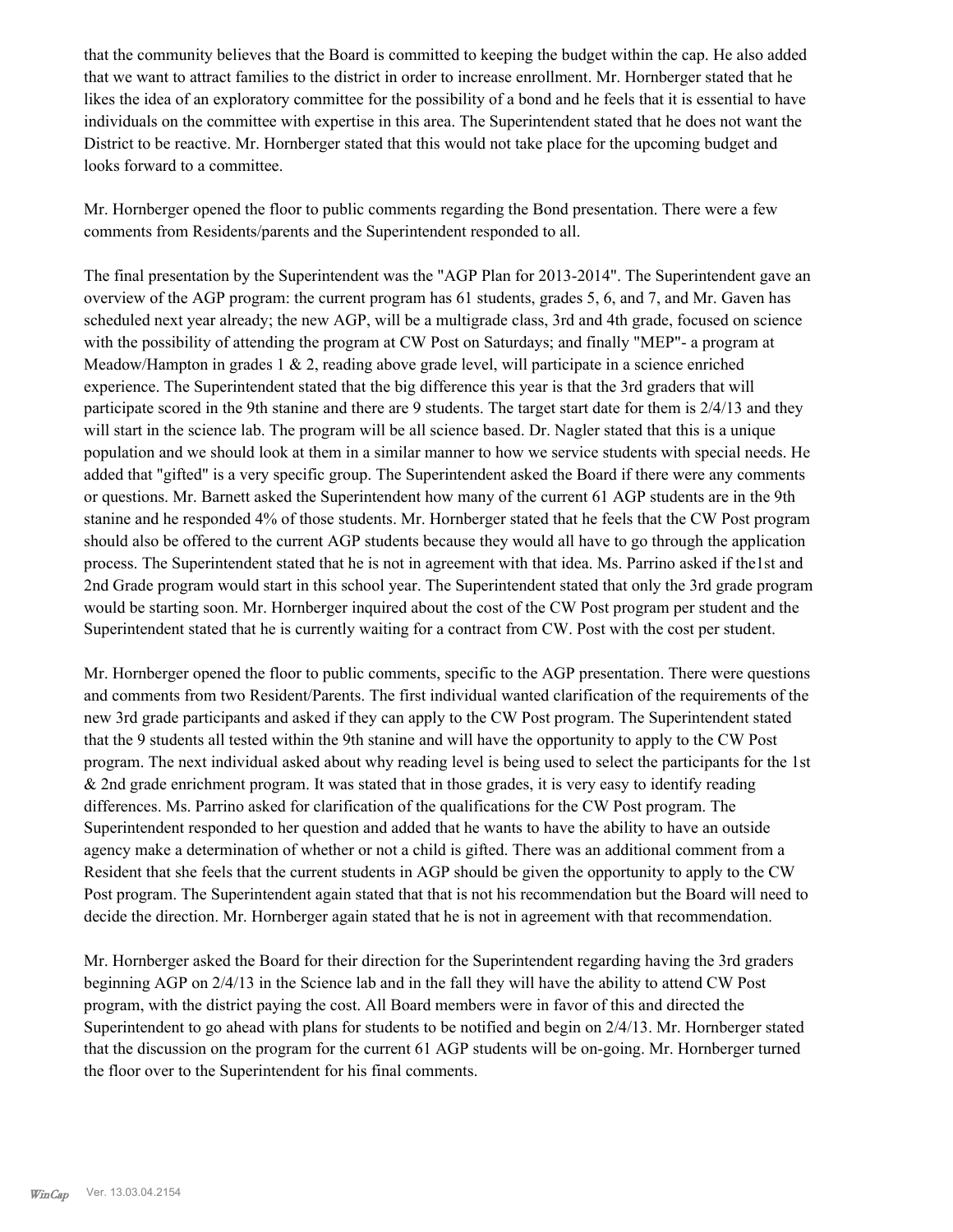## Superintendent Comments

The Superintendent congratulated Ms. Parrino on receiving the "Board Excellence Award, Level 2" from NYSSBA and presented her with a certificate.

The Superintendent stated that the Regents dates for the 2013/14 school year have been released by the State and added that the children will start classes after Labor Day next year.

The Superintendent stated that Reggie Carter Night is tomorrow night at the High School and encouraged everyone to attend. Dr. Nagler stated that next Saturday, 1/26, Color Night will take place at the High School and the Booster Club will hold their annual Mustang Stakes.

The Superintendent stated that he had attended the Active Shooter seminar and it was very informative. He learned what to expect from police in the event of an active shooter. Dr. Nagler also attended a lunch at which Balboni was the keynote speaker and this was also very informative.

The Superintendent stated that it all he had for tonight and he is in need of an executive session.

## **L. Executive Session Time: 10:15 p.m.**

At 10:15pm, a motion was made for the Board of Education to go into executive session to discuss negotiations.

| <b>Motion:</b> | <b>Arthur Barnett</b>                                                                                |     |      |
|----------------|------------------------------------------------------------------------------------------------------|-----|------|
| Second:        | Terence Hale                                                                                         |     |      |
| Yes:           | Christine Napolitano<br><b>Arthur Barnett</b><br>Irene Parrino<br>Terence Hale<br>William Hornberger | No: | None |
|                |                                                                                                      |     |      |

**Passed:** Yes